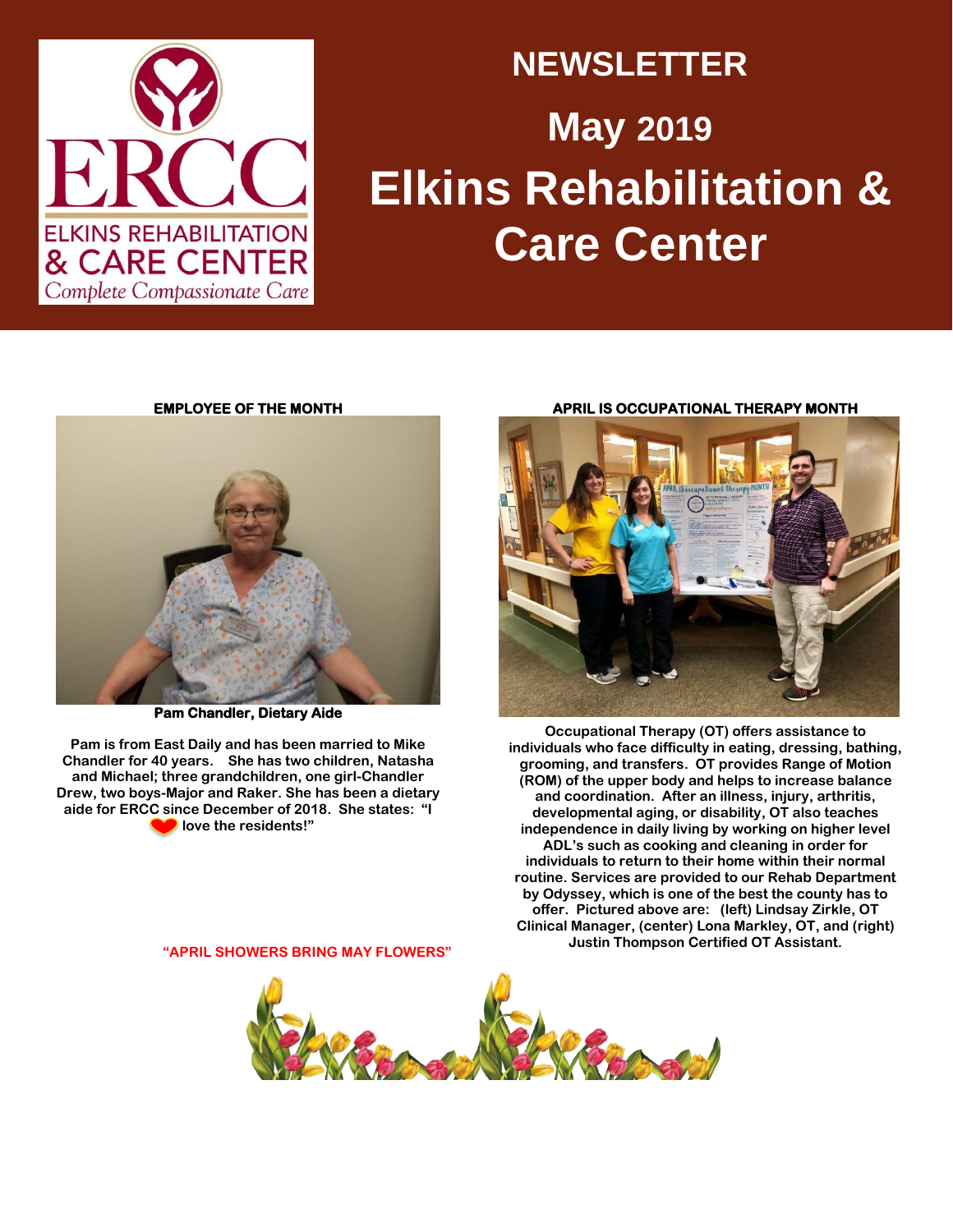## **PAINT AND CHAT**



**Donna Jones, Activity Director coordinated a new evening activity for our residents. On April 9th, there were 7 residents, 2 staff members, and 3 visitors that attended.** 

**This activity was a special activity with Kelli Emfiger, the instructor. The activity has not been scheduled; but will be available again in the future. Pictured below are some of the paintings our attendants accomplished.**